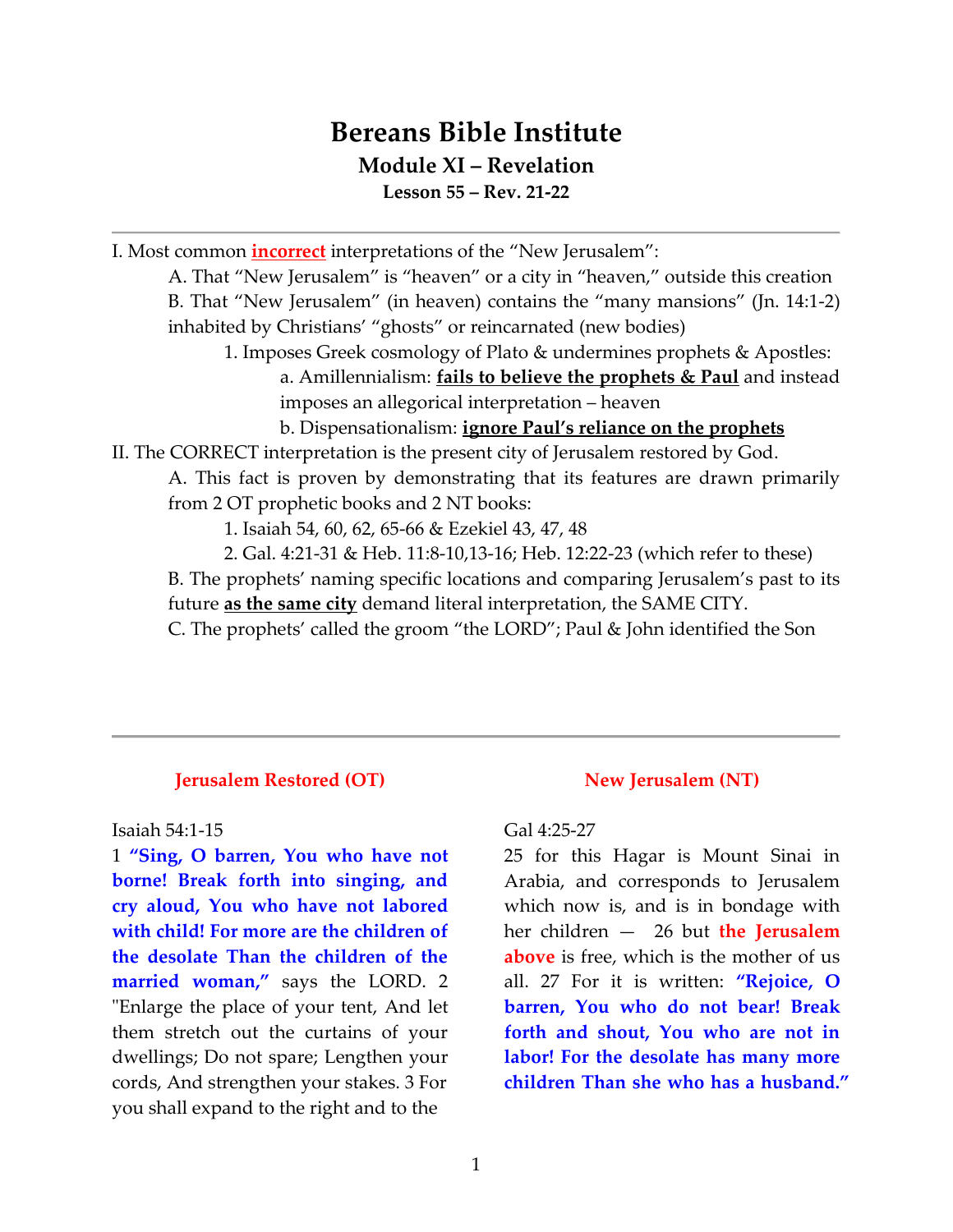left, And your descendants will inherit the nations, And make the desolate cities inhabited.

4 "Do not fear, for you will not be ashamed; Neither be disgraced, for you will not be put to shame; For you will forget the shame of your youth, And will not remember the reproach of your widowhood anymore. 5 **For your Maker is your husband, The LORD of hosts is His name; And your Redeemer is the Holy One of Israel; He is called the God of the whole earth. 6 For the LORD has called you Like a woman forsaken and grieved in spirit, Like a youthful wife when you were refused," Says your God. 7 "For a mere moment I have forsaken you, But with great mercies I will gather you. 8 With a little wrath I hid My face from you for a moment; But with everlasting kindness I will have mercy on you," Says the LORD, your Redeemer.** 9 "For this is like the waters of Noah to Me; For as I have sworn That the waters of Noah would no longer cover the earth, So have I sworn That I would not be angry with you, nor rebuke you. 10 For the mountains shall depart And the hills be removed, But My kindness shall not depart from you, Nor shall My covenant of peace be removed," Says the LORD, who has mercy on you. 11 "O you afflicted one, Tossed with tempest, and not comforted, **Behold, I will lay your stones with colorful gems, And lay your foundations with sapphires. 12 I will make your pinnacles of rubies, Your gates of crystal, And all your walls of precious stones.**

### Rev 21:2-3

2 Then I, John, saw the holy city, **New Jerusalem**, coming down out of heaven from God, prepared **as a bride adorned for her husband**.

### Rev 21:9-10

9 Then one of the seven angels who had the seven bowls filled with the seven last plagues came to me and talked with me, saying, "Come, I will show you the **bride, the Lamb's wife."** 10 And he carried me away in the Spirit to a great and high mountain, **and showed me the great city, the holy Jerusalem,**  descending out of heaven from God,

### Rev 21:18-21

18 **The construction of its wall was of jasper; and the city was pure gold, like clear glass. 19 The foundations of the wall of the city were adorned with all kinds of precious stones: the first foundation was jasper, the second sapphire, the third chalcedony, the fourth emerald, 20 the fifth sardonyx, the sixth sardius, the seventh chrysolite, the eighth beryl, the ninth topaz, the tenth chrysoprase, the eleventh jacinth, and the twelfth amethyst. 21 The twelve gates were twelve pearls: each individual gate was of one pearl. And the street of the city was pure gold, like transparent glass.**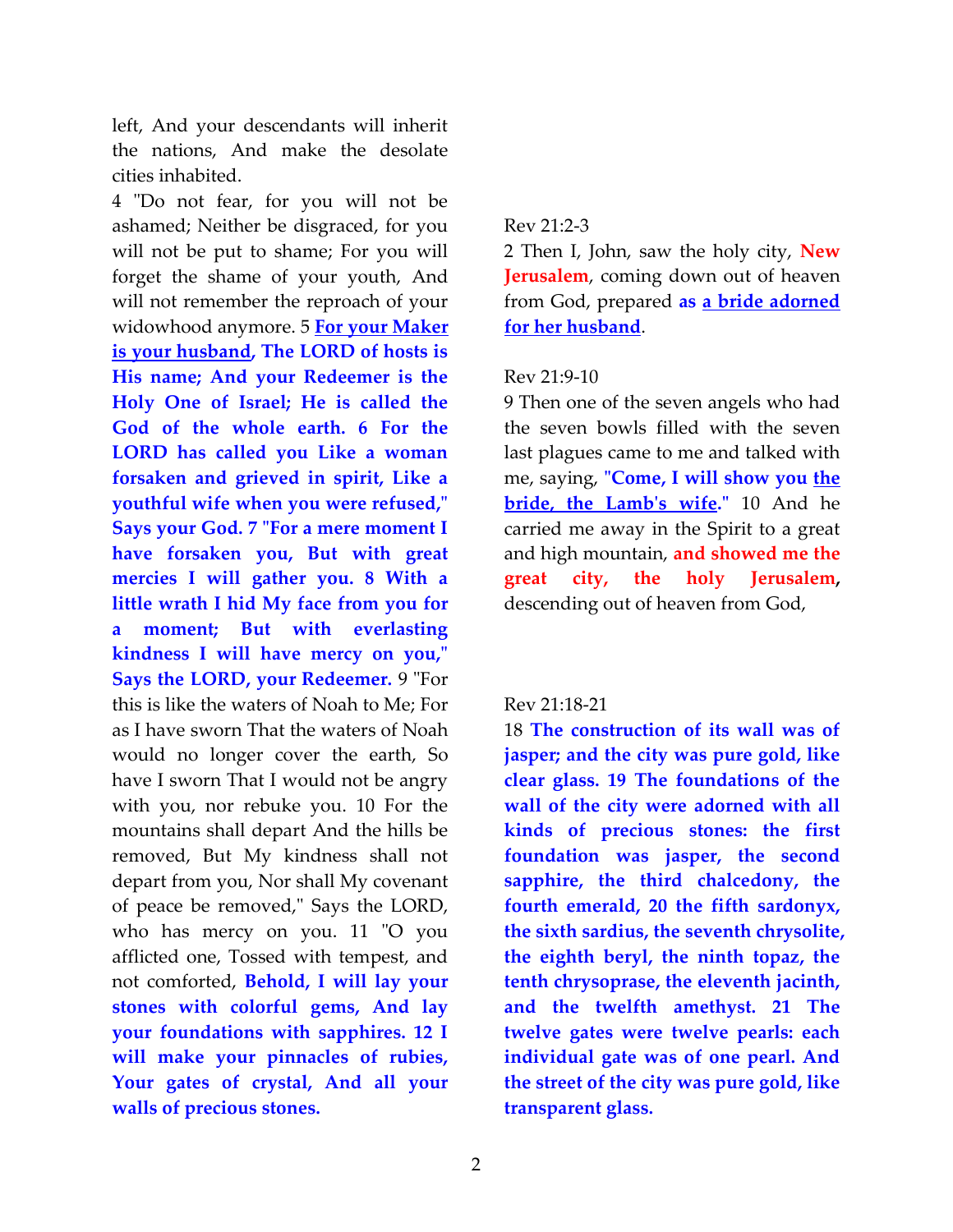Isaiah 60

1 Arise, shine; For your light has come! And the glory of the LORD is risen upon you. 2 For behold, the darkness shall cover the earth, And deep darkness the people; But the LORD will arise over you, And His glory will be seen upon you. 3 **The Gentiles [nations] shall come to your light, And kings to the brightness of your rising**.

4 "Lift up your eyes all around, and see: They all gather together, they come to you; Your sons shall come from afar, And your daughters shall be nursed at your side. 5 Then you shall see and become radiant, And your heart shall swell with joy; Because the abundance of the sea shall be turned to you, The wealth of the Gentiles shall come to you. 6 The multitude of camels shall cover your land, The dromedaries of Midian and Ephah; All those from Sheba shall come; They shall bring gold and incense, And they shall proclaim the praises of the LORD. 7 All the flocks of Kedar shall be gathered together to you, The rams of Nebaioth shall minister to you; They shall ascend with acceptance on My altar, And I will glorify the house of My glory.

8 "Who are these who fly like a cloud, And like doves to their roosts? 9 Surely the coastlands shall wait for Me; And the ships of Tarshish will come first, To bring your sons from afar, Their silver and their gold with them, To the name of the LORD your God, And to the Holy One of Israel, Because He has glorified you.

# Rev 21:24

4 **And the nations of those who are saved shall walk in its light, and the kings of the earth bring their glory and honor into it**.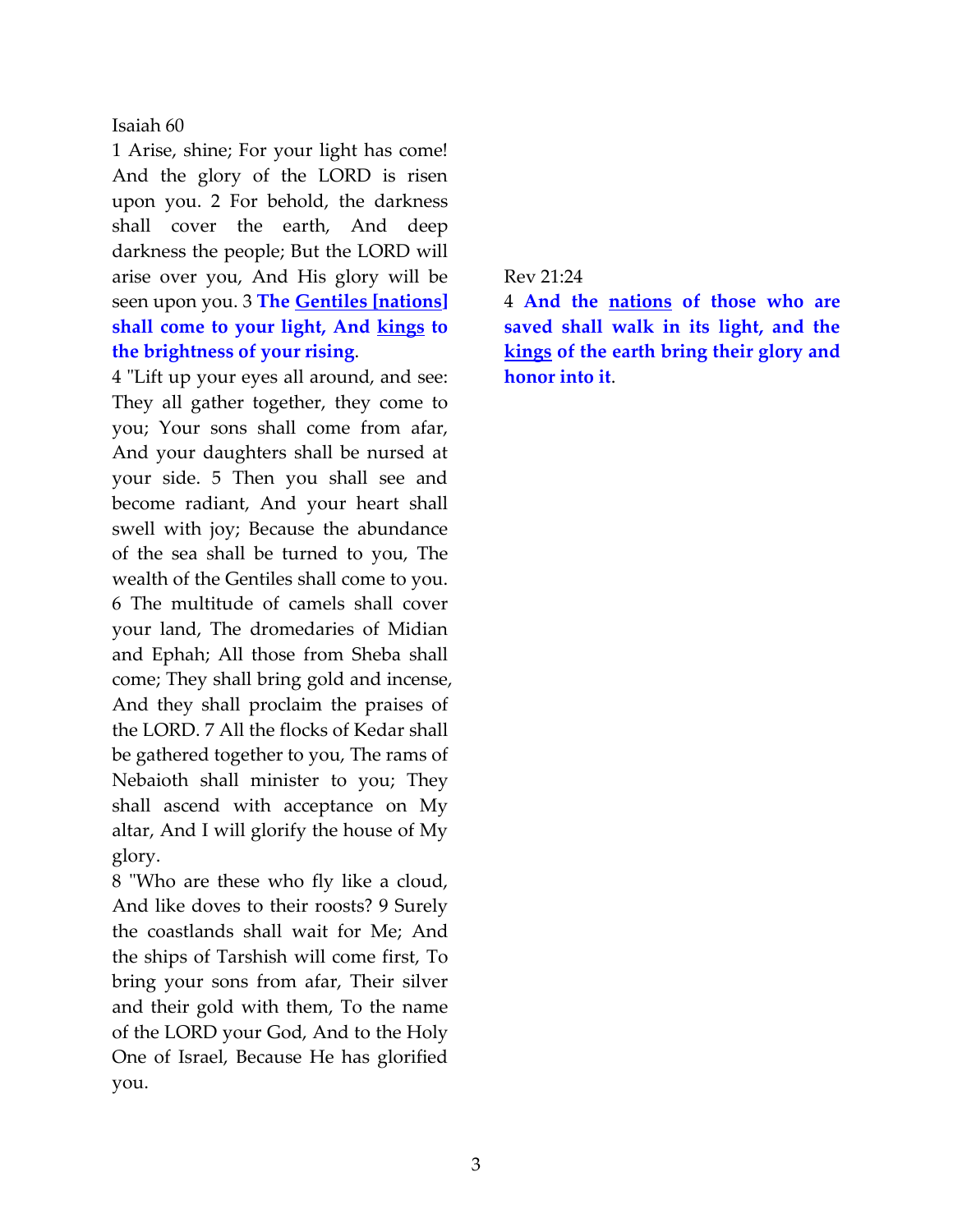10 "The sons of foreigners shall build up your walls, And their kings shall minister to you; For in My wrath I struck you, But in My favor I have had mercy on you. 11 **Therefore your gates shall be open continually; They shall not be shut day or night, That men may bring to you the wealth of the Gentiles, And their kings in procession.** 12 For the nation and kingdom which will not serve you shall perish, And those nations shall be utterly ruined.

13 "The glory of Lebanon shall come to you, The cypress, the pine, and the box tree together, To beautify the place of My sanctuary; And I will make the place of My feet glorious. 14 Also the sons of those who afflicted you Shall come bowing to you, And all those who despised you shall fall prostrate at the soles of your feet; And they shall call you **The City of the LORD, Zion of the Holy One of Israel**.

15 "Whereas you have been forsaken and hated, So that no one went through you, I will make you an eternal excellence, A joy of many generations. 16 You shall drink the milk of the Gentiles, And milk the breast of kings; You shall know that I, the LORD, am your Savior And your Redeemer, the Mighty One of Jacob.

17 "Instead of bronze I will bring gold, Instead of iron I will bring silver, Instead of wood, bronze, And instead of stones, iron. I will also make your officers peace, And your magistrates righteousness. 18 Violence shall no longer be heard in your land, Neither wasting nor destruction within your

# Rev 21:25-27

25 **Its gates shall not be shut at all by day (there shall be no night there). 26 And they shall bring the glory and the honor of the nations into it.**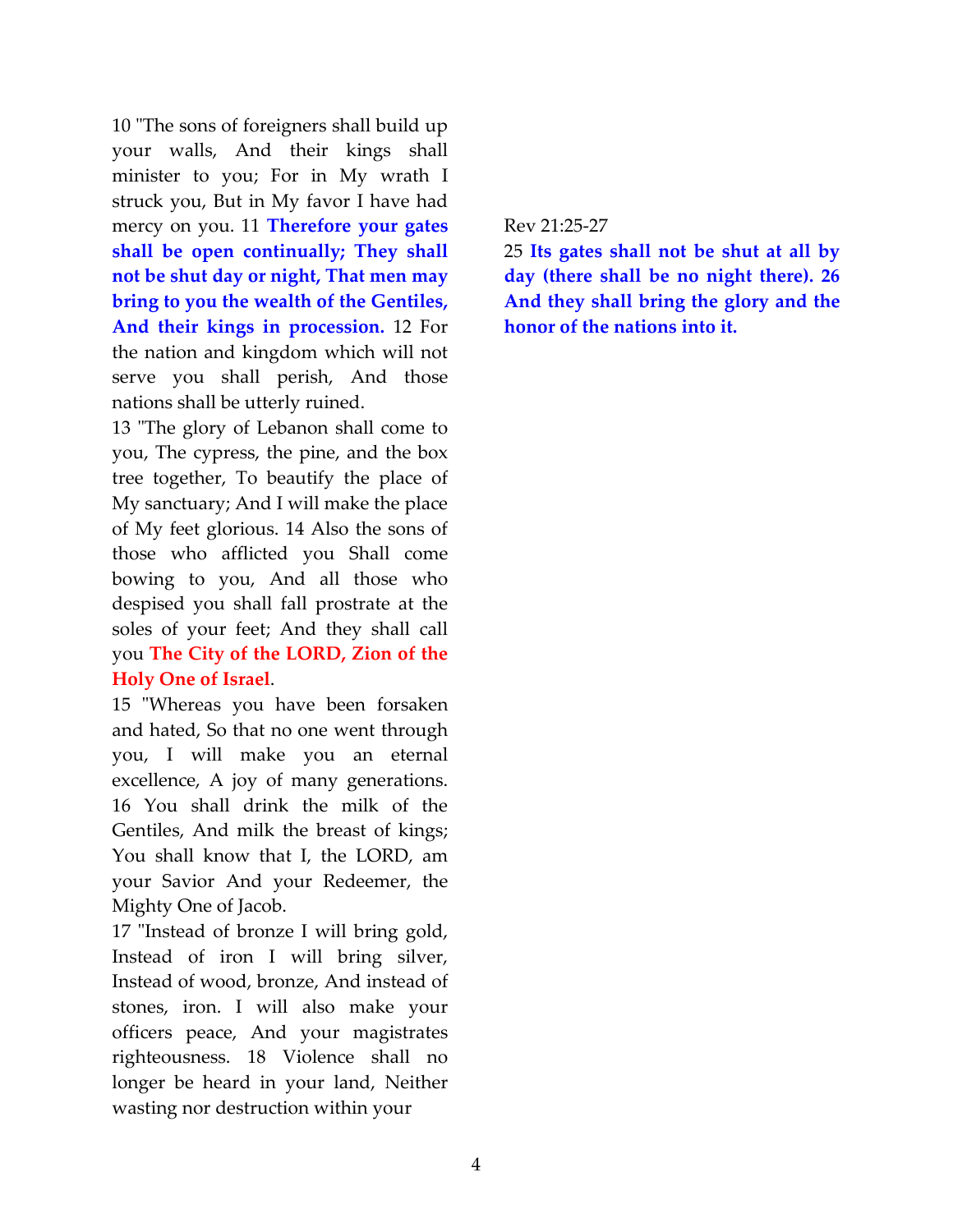borders; But you shall call your walls Salvation, And your gates Praise.

19 **"The sun shall no longer be your light by day, Nor for brightness shall the moon give light to you; But the LORD will be to you an everlasting light, And your God your glory. 20 Your sun shall no longer go down, Nor shall your moon withdraw itself; For the LORD will be your everlasting light, And the days of your mourning shall be ended**. 21 **Also your people shall all be righteous;** They shall inherit the land forever, The branch of My planting, The work of My hands, That I may be glorified. 22 A little one shall become a thousand, And a small one a strong nation. I, the LORD, will hasten it in its time."

#### Isaiah 62

1 For **Zion's** sake I will not hold My peace, And for **Jerusalem's** sake I will not rest, Until her righteousness goes forth as brightness, And her salvation as a lamp that burns. 2 **The Gentiles [nations] shall see your righteousness, And all kings your glory. You shall be called by a new name, Which the mouth of the LORD will name.** 3 You shall also be a crown of glory In the hand of the LORD, And a royal diadem In the hand of your God. 4 You shall no longer be termed Forsaken, Nor shall your land any more be termed Desolate; But you shall be called Hephzibah, and your land Beulah; For the LORD delights in you, And your land shall be married.

## Rev 21:23-24

23 **The city had no need of the sun or of the moon to shine in it, for the glory of God illuminated it. The Lamb is its light.**

## Rev 21:27

27 **But there shall by no means enter it anything that defiles, or causes an abomination or a lie, but only those who are written in the Lamb's Book of Life.**

#### Rev 21:24

4 **And the nations of those who are saved shall walk in its light, and the kings of the earth bring their glory and honor into it**.

### Rev 21:2-3

2 Then I, John, saw the holy city, **New Jerusalem**, coming down out of heaven from God, prepared as a bride adorned for her husband.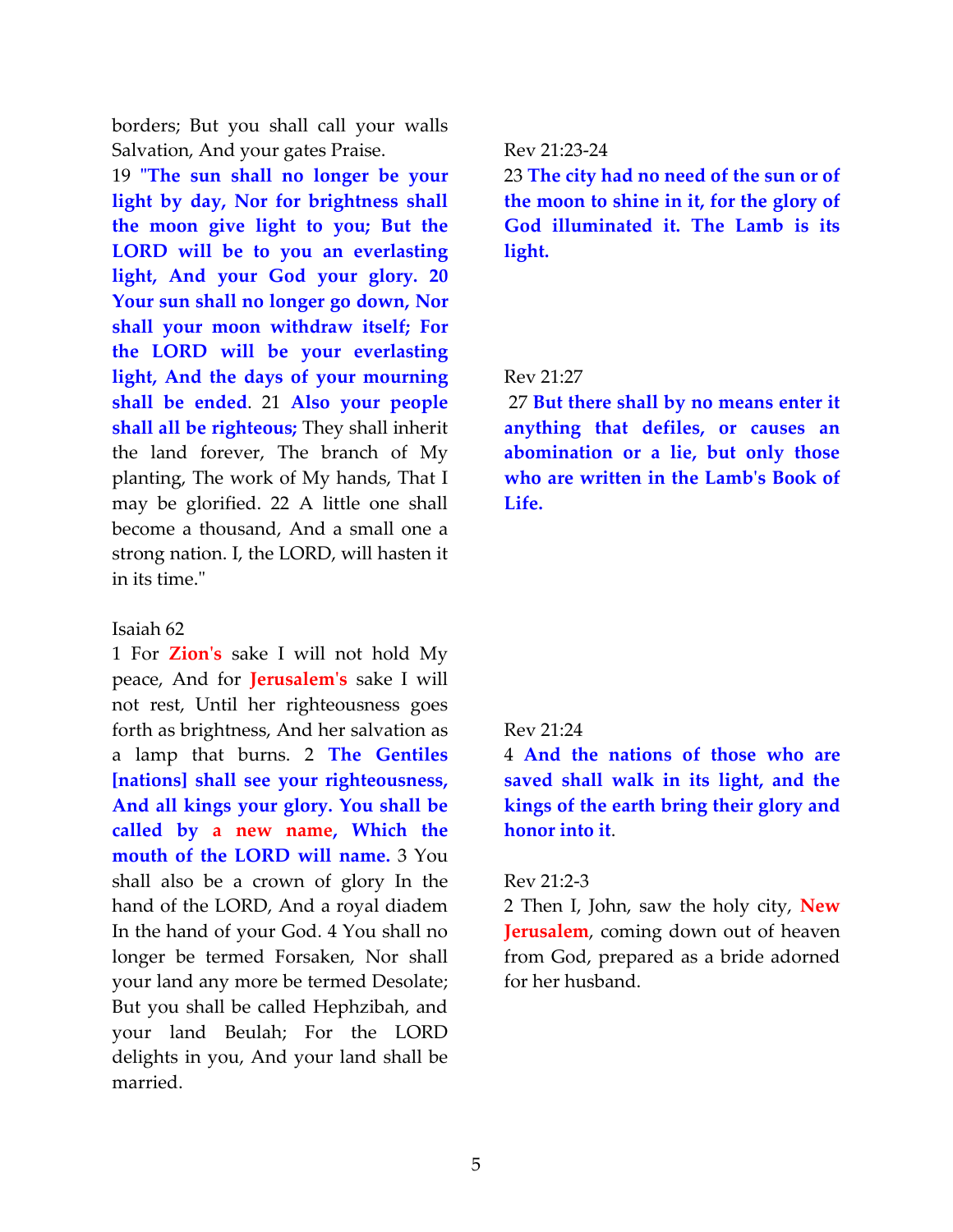5 For as a young man marries a virgin, So shall your sons marry you; **And as the bridegroom rejoices over the bride, So shall your God rejoice over you.** 6 I have set watchmen on your walls, O Jerusalem; They shall never hold their peace day or night. You who make mention of the LORD, do not keep silent, 7 And give Him no rest till He establishes And till He makes **Jerusalem** a praise in the earth. 8 The LORD has sworn by His right hand And by the arm of His strength: "Surely I will no longer give your grain As food for your enemies; And the sons of the foreigner shall not drink your new wine, For which you have labored. 9 But those who have gathered it shall eat it, And praise the LORD; Those who have brought it together shall drink it in My holy courts." 10 Go through, Go through the gates! Prepare the way for the people; Build up, Build up the highway! Take out the stones, Lift up a banner for the peoples! 11 Indeed the LORD has proclaimed To the end of the world: "Say to the daughter of **Zion**, 'Surely your salvation is coming; **Behold, His reward is with Him, And His work before Him**.'" 12 And they shall call them The Holy People, The Redeemed of the LORD; And you shall be called Sought Out, **A City Not Forsaken.**

#### Isaiah 65:17-19

17 "For behold, **I create new heavens and a new earth**; ... 18 But be glad and rejoice forever in what I create; **For behold, I create Jerusalem as a rejoicing, And her people a joy.** 

#### Rev 21:9-10

**"Come, I will show you the bride, the Lamb's wife." 10 And he carried me away in the Spirit to a great and high mountain, and showed me the great city, the holy Jerusalem.**

#### Rev 22:12

12 "And behold, I am coming quickly, and **My reward is with Me, to give to every one according to his work**.

#### Rev 21:1-2

1 **Now I saw a new heaven and a new earth, for the first heaven and the first earth had passed away.** Also there was no more sea. 2 **Then I, John, saw the holy city, New Jerusalem, coming down out of heaven from God**,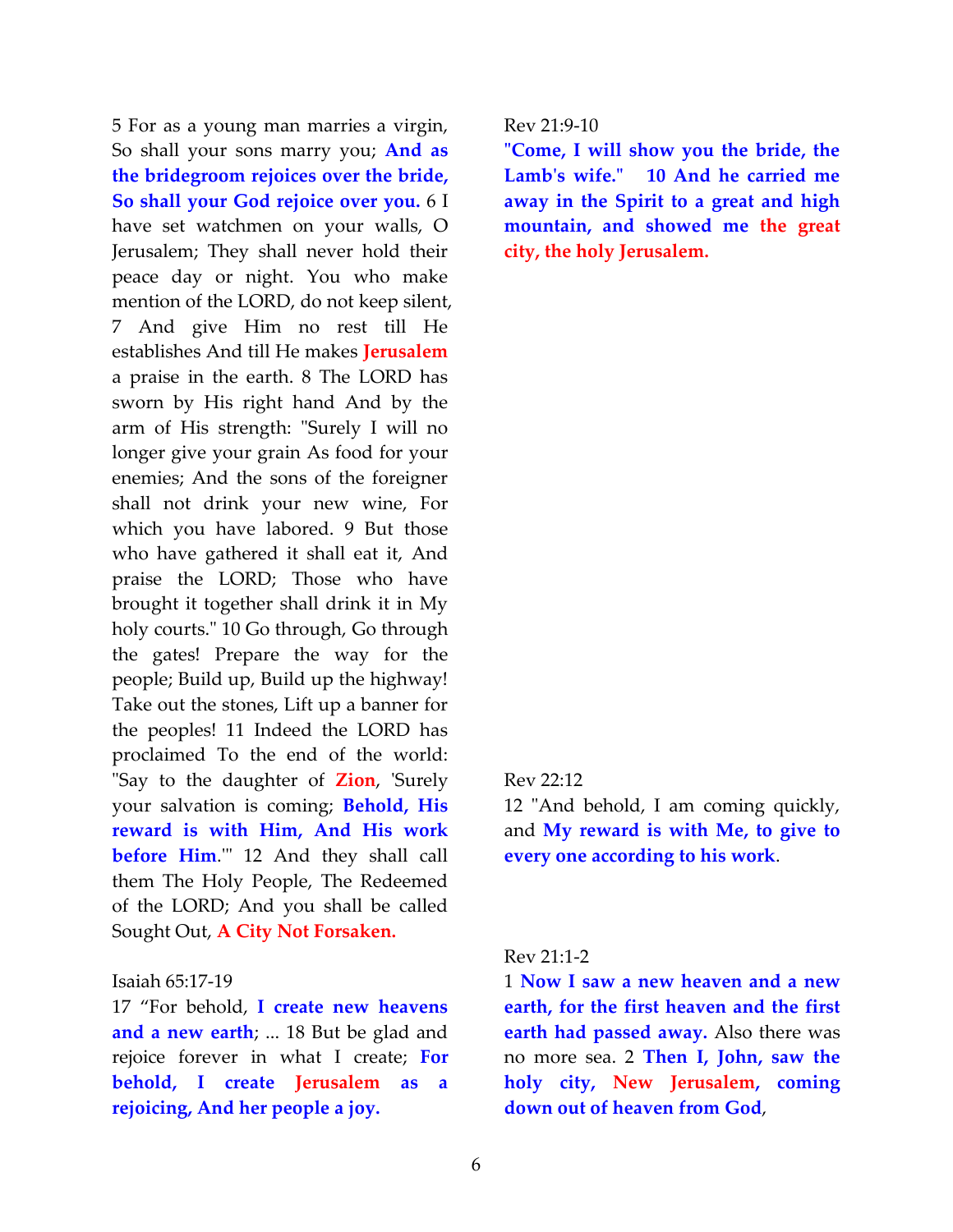Ezek 43:1-7

1 Afterward he brought me to the gate, the gate that faces toward the east. 2 And behold, the glory of the God of Israel came from the way of the east. His voice was like the sound of many waters; and the earth shone with His glory. 3 It was like the appearance of the vision which I saw — like the vision which I saw when I came to destroy the city. The visions were like the vision which I saw by the River Chebar; and I fell on my face. 4 And the glory of the LORD came into the temple by way of the gate which faces toward the east. 5 The Spirit lifted me up and brought me into the inner court; and behold, the glory of the LORD filled the temple.

6 Then I heard Him speaking to me from the temple, while a man stood beside me. 7 And He said to me, **"Son of man, this is the place of My throne and the place of the soles of My feet, where I will dwell in the midst of the children of Israel forever.**

# Ezek 47:1-12

1 Then he brought me back to the door of the temple; and there was water, flowing from under the threshold of the temple toward the east, for the front of the temple faced east; the water was flowing from under the right side of the temple, south of the altar. 2 He brought me out by way of the north gate, and led me around on the outside to the outer gateway that faces east; and there was water, running out on the right side. …

# Rev 21:3-4

3 And I heard a loud voice from heaven saying, **"Behold, the tabernacle of God is with men, and He will dwell with them, and they shall be His people. God Himself will be with them and be their God.** 

22:3 **And there shall be no more curse, but the throne of God and of the Lamb shall be in it, and His servants shall serve Him.**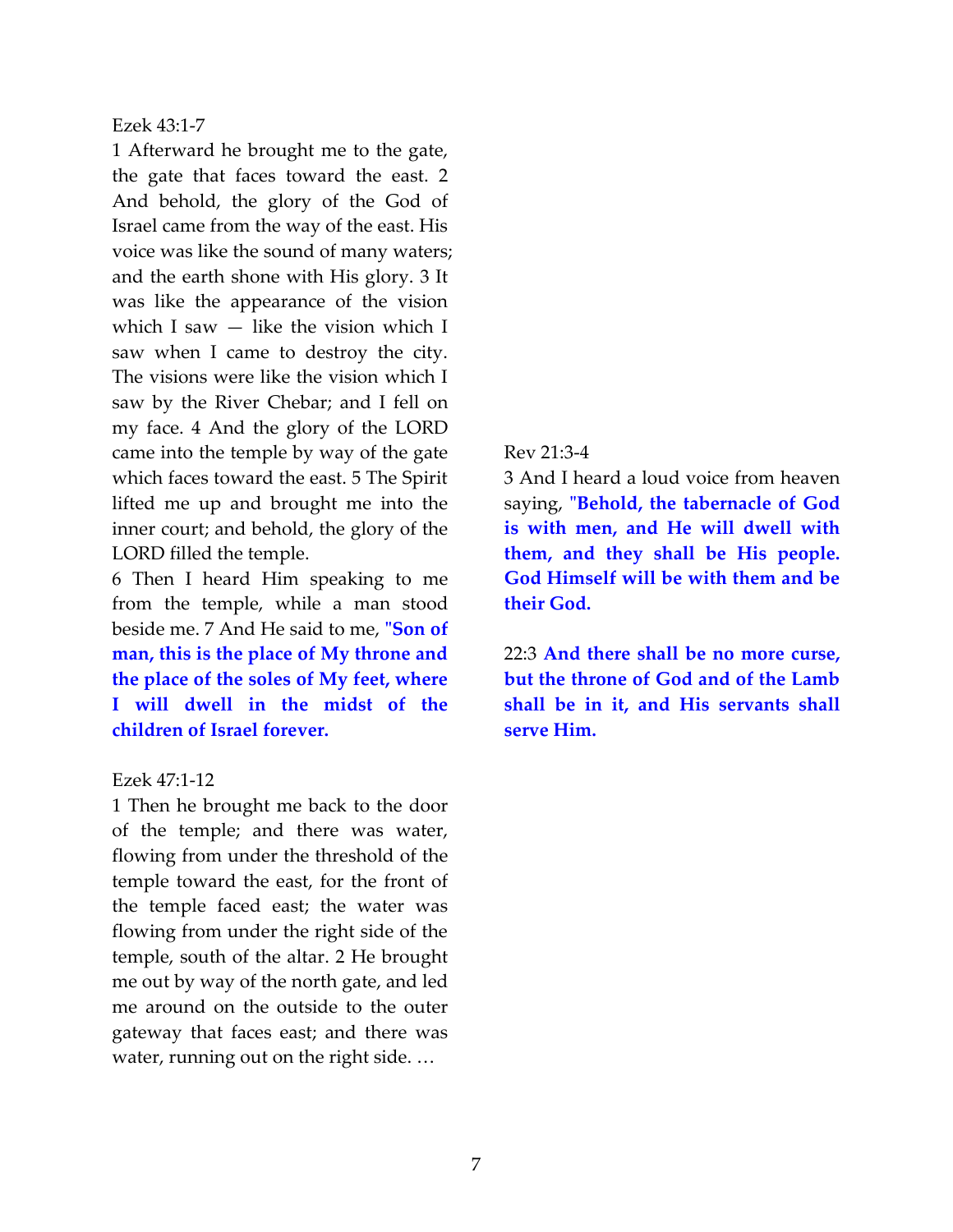7 **When I returned, there, along the bank of the river, were very many trees on one side and the other.** 8 Then he said to me: "This water flows toward the eastern region, goes down into the valley, and enters the sea. When it reaches the sea, its waters are healed. 9 And it shall be that every living thing that moves, wherever the rivers go, will live. There will be a very great multitude of fish, because these waters go there; for they will be healed, and everything will live wherever the river goes. 10 It shall be that fishermen will stand by it from En Gedi to En Eglaim; they will be places for spreading their nets. Their fish will be of the same kinds as the fish of the Great Sea, exceedingly many. 11 But its swamps and marshes will not be healed; they will be given over to salt. 12 **Along the bank of the river, on this side and that, will grow all kinds of trees used for food; their leaves will not wither, and their fruit will not fail. They will bear fruit every month, because their water flows from the sanctuary. Their fruit will be for food, and their leaves for medicine."**

#### Ezek 48:30-35

30 "These are the exits of **the city**. On the north side, measuring four thousand five hundred [measures], 31(**the gates of the city shall be named after the tribes of Israel), the three gates northward: one gate for Reuben, one gate for Judah, and one gate for Levi; 32 on the east side, four thousand five hundred cubits, three gates: one gate for Joseph,** 

#### Rev 22:1-2

1 **And he showed me a pure river of water of life, clear as crystal, proceeding from the throne of God and of the Lamb**.

2 **In the middle of its street, and on either side of the river, was the tree of life, which bore twelve fruits, each tree yielding its fruit every month. The leaves of the tree were for the healing of the nations.**

#### Rev 21:12-13

12 **Also she had a great and high wall with twelve gates, and twelve angels at the gates, and names written on them, which are the names of the twelve tribes of the children of Israel: 13 three gates on the east, three gates on the north, three gates on the south, and three gates on the west.**